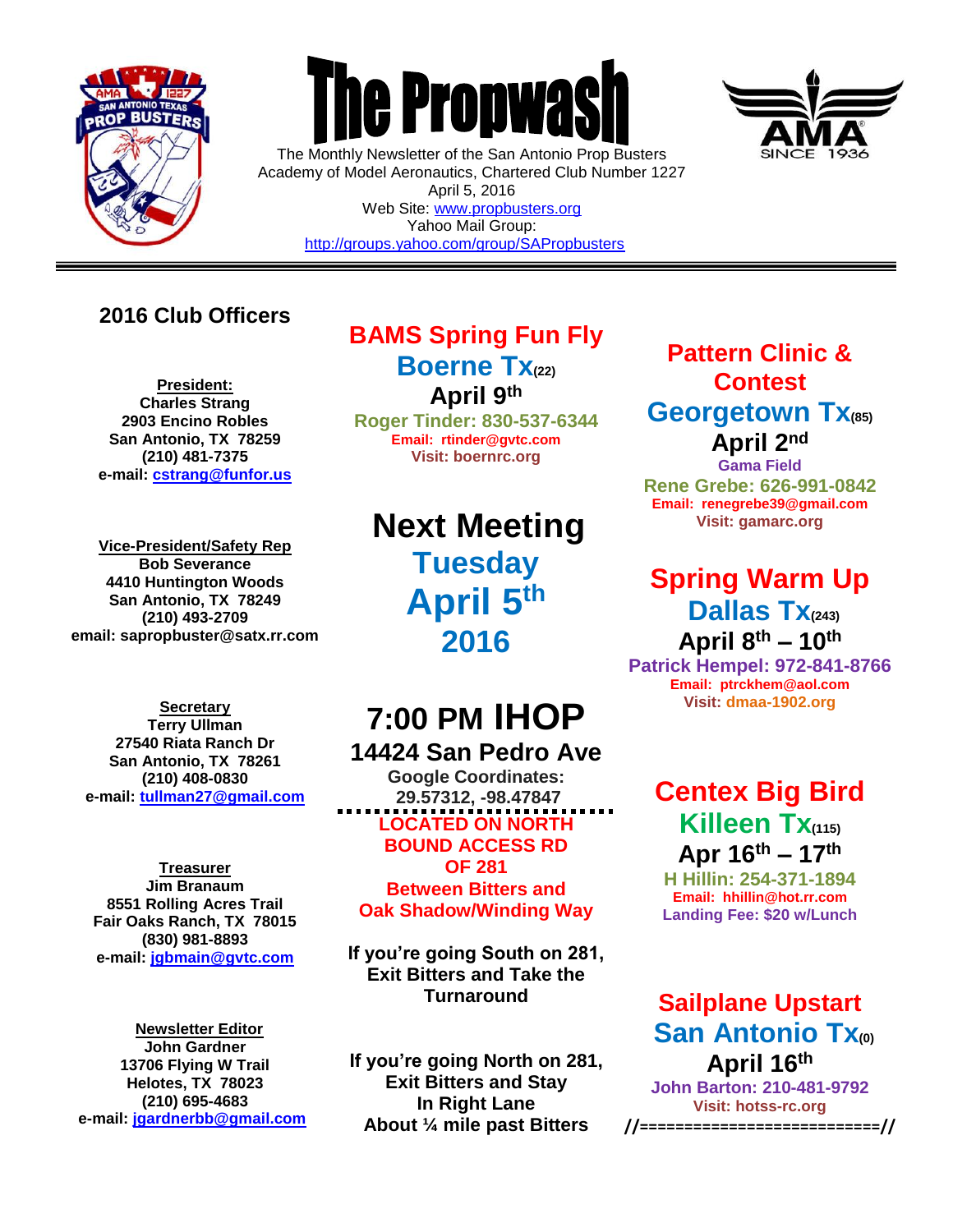#### **Date:** 3/1/2016, 7:02 PM The meeting of the Prop Busters was called to order by Charles Strang, at IHOP, 14424 San Pedro Ave, just north of Bitters on 281.

**Visitors**: **Bruit Mason** visited the club meeting in hopes of finding someone interested in building two plastic airplane models obtained by her grandfather who recently passed away. She explained that he had the models for several years and she was hoping someone could complete the models of an SE-5 and another airplane for her, to serve as keep sakes in memory of her grandfather. He was a veteran of both WWI and WWII and was a military historian. George Wilson explained that our members were about building and flying models. He recommended that she contact the **Alamo Squadron** of **International Plastic Modelers' Society**. She was appreciative of the information and left to contact that group.

The February meeting minutes were approved with minor revision.

**President:** Charles welcomed everyone. He noted, as given in the updated flying regulations, that all aircraft flown at our fields are to have FAA registration and the pilot must have his registration card on his person, which also has FAA rules for flight operations.

#### **Vice President/Safety Officer:**

Check the runway for gopher holes, especially after a rain. It is planned that a few smoke bombs for gopher abatement will be on hand for

taking care of the nuisance. Watch out for snakes.

**Secretary:** Terry no comment.

**Treasurer:** Jim reported the various expenses, income, and account balances for February and recapped the budget and balances. If you need details contact Jim.

#### **Early Bird Raffle: Ray Murry,** VP Fuel glow fuel,

**(One of five 1-gallon cans provided by VP Specialty Fuels via George Wilson) THANKS to VP SPECIALTY FUELS!**

**Membership:** Rick reported that several name tags are ready. After some discussion, it was decided that he will mail the name tags instead of holding them at the field. **Zachary Rice** had contacted him about membership last month, but Rick found out that Zachary will be only an occasional visitor to San Antonio. Rick suggested that Zachary contact him for arrangements to fly as his "guest with valid AMA registration".

**Newsletter:** Standing order for the newsletter is that free ads and articles of interest for the newsletter need to be submitted by members to **John Gardner** by the 17th.

#### **Web Editor**

**Robert Jarzombek** has updated the website to include changes to Flying Rules and Regulations approved during this meeting. Robert will also post our upcoming events.

#### **Old Business:**

**Fun-Fly May 21:** The fun-fly will include a tailgate swap. Bob Severance will be the CD of the AMA sanctioned event.

**Build-n Fly:** It was noted that TCF has an event scheduled for the last week of September. George Wilson provided a draft Flyer for the event. After some discussion, Bob was **approved** to seek AMA sanctioning our **October 22 "Build-n-Fly"** event. Bob commented that he planned to bring some Delta Dart kits to the event.

#### **New Business: Boy Scouts: Ray Murry**

commented that he would like to suggest to his local Boy Scout Troop a day to experience RC flying. He wanted to float the idea to the club first. We have had Boy Scouts (12- 15 years old) to the field before, and had at least three pilots buddy box the scouts on trainer type airplanes. Initially it was thought to combine this activity with an event, but it was decided that it would be best to schedule a separate date for the scouts. Ray will contact the scout leaders to see if they are interested in pursuing the idea.

#### **How to Encourage Participation**:

From general discussion, it was decided that anyone who was planning to go to the field to fly should be encouraged to let others know so that other members might also go to the field knowing they won't be alone. It was decided that Rick Storm will try to send out an email to let others know when he's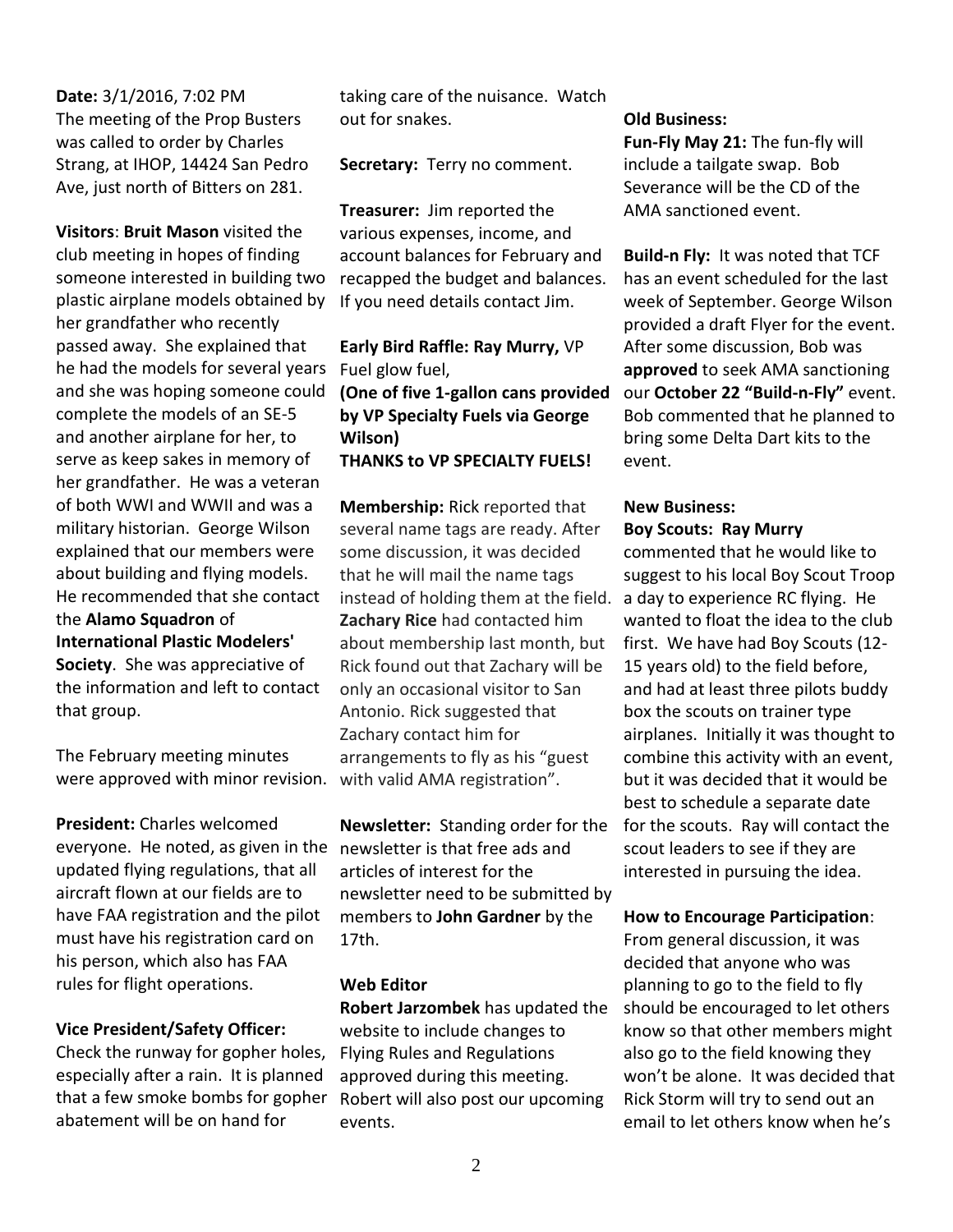going out. The hope is that others will do the same.

#### **MODEL OF THE MONTH**:

**George Wilson** showed his Acro Wot ARF that he paid \$139 for a few years ago. It came with Tactic receiver and radio. After having some control issues, he switched it over to Spectrum. The plane with a 48 inch wing span will fly for about five minutes with an 1800 mAh battery.

**Ray Murry** showed his Corsair with a 54 inch wing span that he purchased at a recent swap meet. The plane had a fiberglass fuselage and retracts, but otherwise was ready for adoption.



**George Wilson won Model of the Month**

#### **CRASH DUMMY:**

Though absent**, Humberto Perez**  got Honorable Mention for his recent crash due to engine failure at low altitude while performing 3D maneuvers.

**Dave Gell** was nominated for his high alpha right turn landing approach and high rate of decent, resulting in rough landing that removed the wing strut from his small electric Piper Cub. Since he was the only one present that technically had a "crash", he was awarded the **Crash Dummy**.

#### **The Raffle:**

**Jim Branaum**-MonoKote, charger, CA, CA **Dave Gell**-gold rods, canopy glue **Bob Severance**-Battery **Ed Johnson-**Wheels **George Wilson-** CA **Lloyd Roecker**-Spray bottle **Charles Strang-**Foam **Robert Jarzombek-** Hood latch

Adjourned 8:16 PM Submitted by Secretary: Terry Ullman

 **NO NEED TO CLOSE THE HIGHWAY GATE unless you are the last to leave! Run the lock through Only the End Most links of the chain.**

**If you need to get to the fly over area, do not climb over the electric fence as that puts strain on the wire. USE THE HOT GATE IN THE MIDDLE OF THE FENCE. Grasp only the plastic handle on the Top wire, unhook that line and hang it on the hook of the corresponding T post to the right. Do the same for the Middle and Bottom wires. Reverse to close the HOT GATE. Be careful not to get shocked! If in doubt, get HELP**

**Membership Notes** By Richard Storm (210) 680-5653 // E-Mail: rstorm@satx.rr.com



*Need a membership list? e-mail me and I'll send you a fresh one.*

NEED AN INSTRUCTOR? Call Me,

I still have all but one of the NAME TAGS I had at the meeting last month. If you can make it to the March meeting, please do and get your name tag. If not I will look at mailing these out since name tags posted at Somerset last year have never been picked up. We really do want everyone to wear their name tags at the field so we are not stuck trying to remember a name.

I have the following name tags for pickup.

--------------------------------------- Chris Bartz Ruben Castro Dany Realpe Richard Saucedo Chad Skeeters Gene Scammell Terry Taylor Richard Thornell

The following SAPB members have birthdays in April.

| Birthday                 | <b>Member Name</b>     |  |  |
|--------------------------|------------------------|--|--|
| Ignacio Z Aranguren<br>3 |                        |  |  |
| 6                        | <b>Bill Higgins Sr</b> |  |  |
|                          |                        |  |  |

- 23 Vincent G. Chernesky
- 29 David A. Schlueter
- 30 Bryan L Saldana

Happy Landings!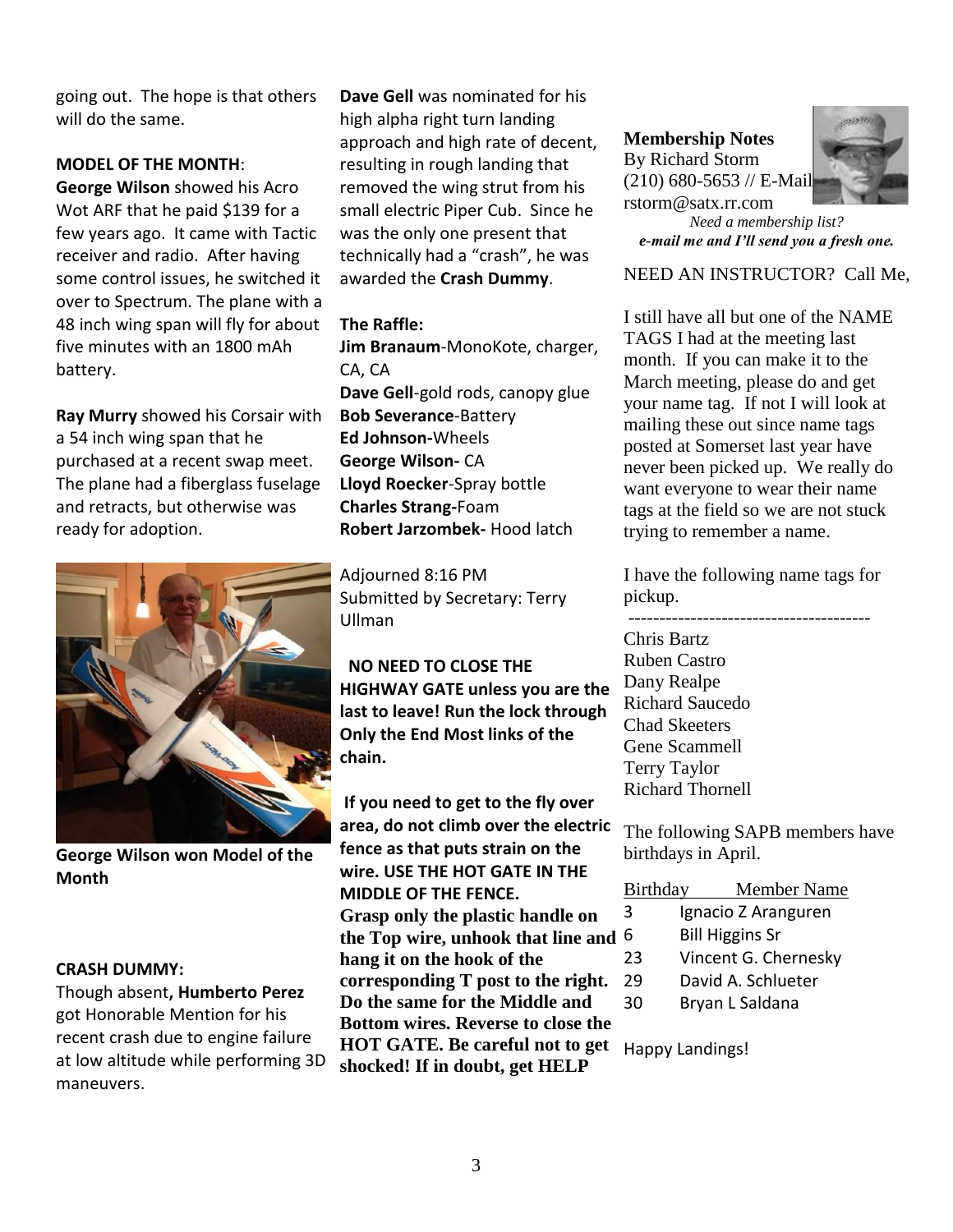#### **FOR SALE ITEMS**

I haven't flown in a couple of years and would like to pass on my birds to someone who can use them. I have a four star 60 with an OS 60 glow engine and a four star 120 with an OS 108 engine. I also have a Futaba 8U transmitter and a Futaba 9C transmitter that I would like to sell.

4 Star 60 & Engine — \$200 4 Star 120 & Engine - \$275 Futaba Transmitters - Make an offer for all

Contact: Bill Higgins Sr whiggins@satx.rr.com

#1 A Sukoi 26 68" wingspan, 25-30cc 3D plane, Brand new, needs assembly. Won it at the swap meet raffle. Asking \$250 and it will include another plane, a flat foamy of the buyers choice. I have three to choose from. #2 Another Sukoi 26, used, 48" wingspan with motor, speed control and servos. With a flat foamy. Asking \$165. #3 F4u Corsair, fiberglass fuse, looks like an electric plane, 54" wingspan, no motor or servos. Has rotating retracts. Asking \$95 with foamy as well.

Buyers to choose the foamy. Foamies have motors, servos, I will bring the planes to the next meeting. Pictures available upon request.

Contact: Ray Murray



SAPB Build'N'Fly - We think this is going to be fun. You DO NOT have to be an expert builder to participate. Novice builders will have just as good a chance at the drawings as the pros.

Here are some hints: If you are looking for first build, you can't go wrong with the Sig Laser cut kits. The LT25 I built, and was pictured in the last newsletter, is a prime example. I did a few things my way but if you followed their directions, you'd have a great plane. They make several others that would probably be as good. While the shops don't carry kits anymore, the LHS should be able to order one for you or you can get it from Tower.

If you haven't already, you might want to join R/C Groups. There's a lot of good information in there. A lot of people put in build logs about projects on which they are working. I have one right now on a Sig Kougar I'm rebuilding: http://www.rcgroups.com/forums/showthread.php?t=2613094

If you want specific help there are builder's forums. I put the following thread in on how to build a portable building board: http://www.rcgroups.com/forums/showthread.php?t=2615226

We also maintain a Face book group. Search San Antonio PropBusters MAC and join up. Several of us watch that forum routinely and you could get an answer to a question pretty quick. For complicated issues, we might even be persuaded to meet up.

In the meantime, get out to the field and start flying. Right now it looks like a golf course, it's so nice. Maybe you got out of the habit when gas was \$3.50 / gal but it's pretty reasonable now. I try to go out every Sunday, weather and business travel allowing. If you want to bring your project out for help, send me an e-mail (GRW3Flies@aol.com) and I'll let you know if I'm going to be out there. Get away from the rat race - go fly. George Wilson [grw3flies@aol.com](mailto:grw3flies@aol.com)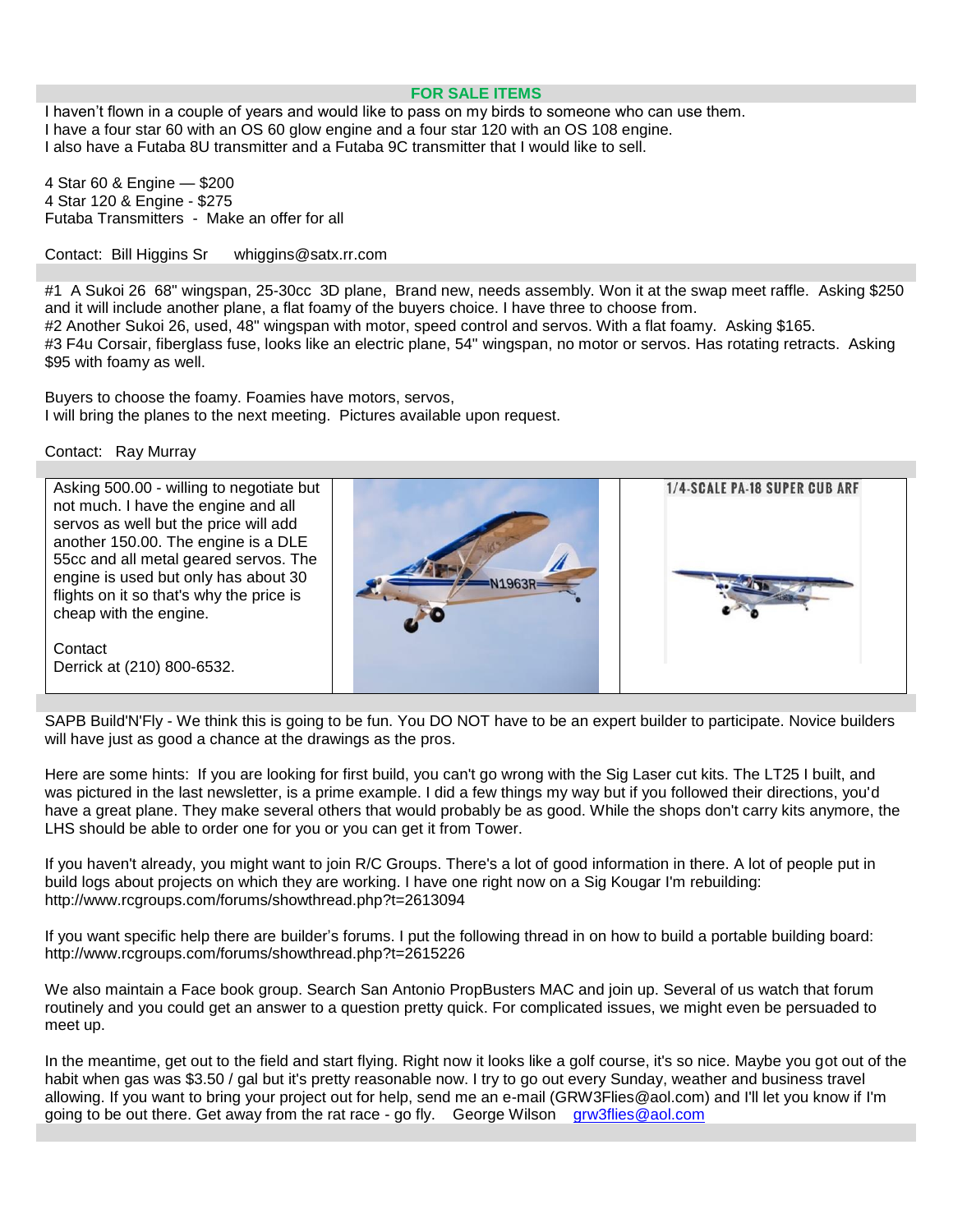**Call Us for All Your Copier, Printer & FAX Needs Prop Buster Members Receive a 5% Discount on All Supplies**

**AMERICOPY, Inc.** 6075 De Zavala Rd #J San Antonio, TX 78724 **(210) 381-3568 Fax: (210) 829-5554** Digital Copier/Printers Print/FAX/Copy/Scan High Speed Laser Printers Laser Printer Toner Cartridges Fax Toner & Supplies Maintenance Contracts Nation Wide Delivery

**Royal Copystar** Steve Curtis – Owner **Special Thanks To HobbyTown USA For Supporting the Raffle**

> **HobbyTown USA 2501 NW Loop 410 San Antonio, TX 78230 (210) 348-8697 Fax: (210) 829-8707 [www.hobbytownsatx.com](http://www.hobbytownsatx.com/) E-mail[: sanhobbie@aol.com](mailto:sanhobbie@aol.com)**

**Radio Control Headquarters 14910 Nacogdoches #110 San Antonio, TX 78247 (210) 651-0435 Fax: (210) 650-3568 [info@rchqonline.com](mailto:info@rchqonline.com)**

|                                     | <b>AMA</b>                                                                                                                           |
|-------------------------------------|--------------------------------------------------------------------------------------------------------------------------------------|
|                                     |                                                                                                                                      |
|                                     | <b>ACADEMY OF</b>                                                                                                                    |
|                                     | <b>MODEL AERONAUTICS</b><br>5161 E. Manuschel Dr. Muncie IN 47302<br>S265-223, 0363                                                  |
| Harford, Moneyl Jowesy Prizes King. | locity mosq Sat Scaly as Ring<br>i barik atala sombani gawalling ur adhar Manunalini.<br>Nch ahound he dramed bathro formazerbing en |
|                                     | Finded alliauld notify basier invisitintaly Mudel situalit roll.<br>be grown to any chairmant uniteen positive interture atoms to    |
| <b>SALA No.</b>                     |                                                                                                                                      |
| Niamia                              |                                                                                                                                      |
| Addiseas                            |                                                                                                                                      |
| City.                               | State                                                                                                                                |
| Phone Collect                       |                                                                                                                                      |
| UNDER LAW.                          | UNAUTHORIZED POSSESSION OF THIS<br>MODEL CAN LEAD TO PROSECUTION                                                                     |

### Free To Members

Just email your address To Bob Severance and he will send you two -- for free

**Al's Hobbies 7121 Highway 90 West Suite 150 San Antonio, TX 78227 Voice: (210) 645-1050 Fax: (210) 645-6450 alshobbies@usa.com**